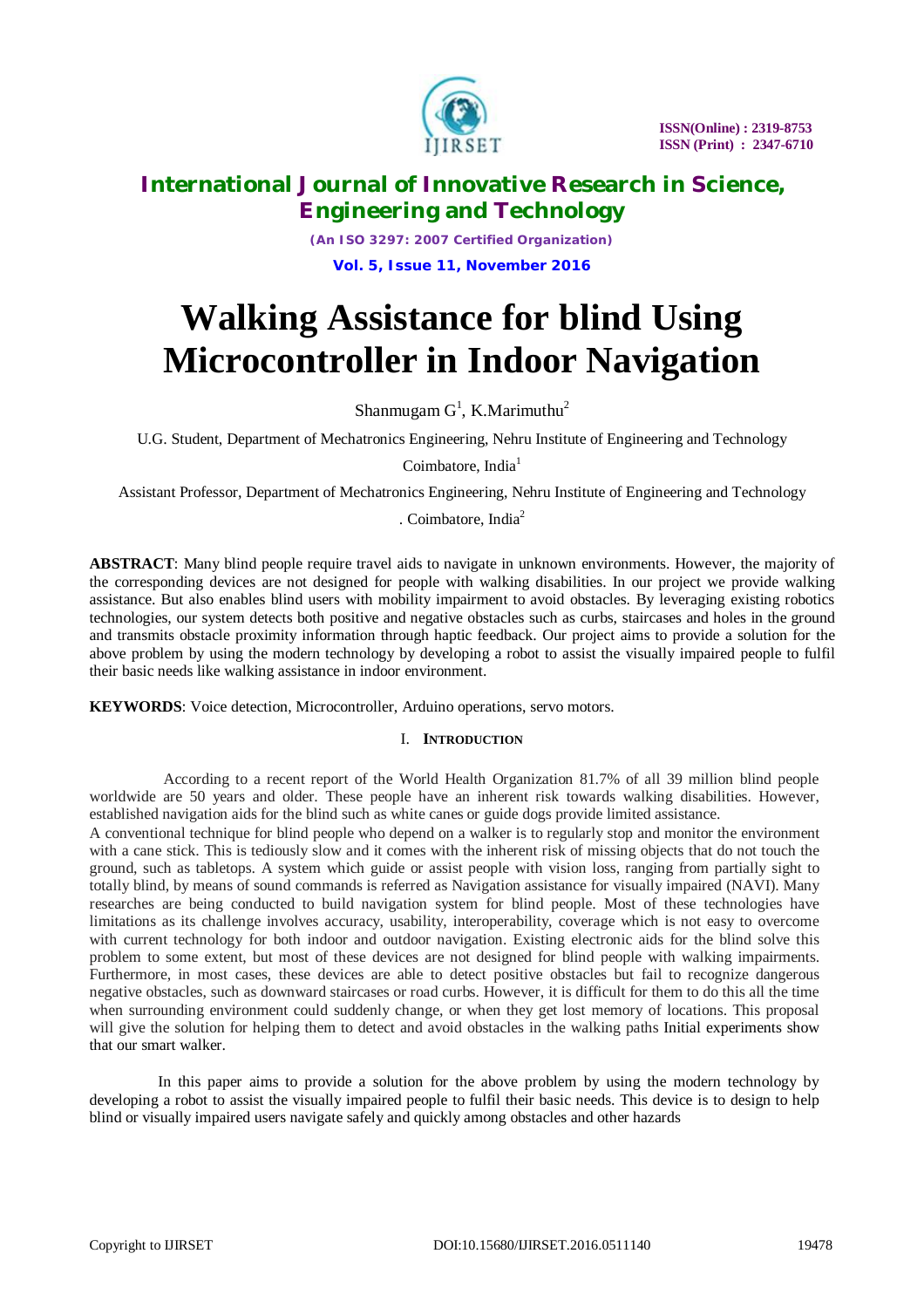

*(An ISO 3297: 2007 Certified Organization)*

**Vol. 5, Issue 11, November 2016**

#### A. *SAFETY & RELIABILITY RELATIONSHIP*

Safety and Reliability of assets are closely linked with each other. Deterioration in the safety performance is preceded by the increase in the number of failures. Overlooking these warning signals can be disastrous as each of these is an accident waiting to happen. Although no technology is fail-proof, an error rate,

How so ever small, being inherent in any man-machine system, reliability of the equipment is the most important factor in the efficiency and safety of a transport system. Objective of the various research organizations is to develop equipment and systems which have near zero level of failure rate. Side by side with the induction of advanced technology, it is imperative that the same is maintained properly and replacements, renewals made as and when needed. If the accidents have to be minimized, it is imperative that the equipment in use is always kept in fine fettle.

#### *B. SURVEY OF CONTEMPORARY SOLUTIONS*

The Visually challenged persons face constraints in independent mobility and navigation. Mobility means the possibility of liberally moving, without support of any supplementary person, at home and unfamiliar scenarios. People with visual impairment tackle enormous limitations in terms of mobility. A system which guide or assist people with vision loss, ranging from partially sight to totally blind, by means of sound commands is referred as Navigation assistance for visually impaired (NAVI). Many researches are being conducted to build navigation system for blind people. Most of these technologies have limitations as its challenge involves accuracy, usability, interoperability, coverage which is not easy to overcome with current technology for both indoor and outdoor navigation. A system "Roshni" determines the user's position in the building, navigation via audio messages by pressing keys on the mobile unit. It uses sonar technology to identify the position of user by mounting ultrasonic modules on ceiling at regular intervals. This system is portable, easy to operate and is not affected by environmental changes. But this system is limited only for indoor navigation because it requires detailed interior map of the building. RFID based map-reading system which provides technical solution for the visually impaired to pass through public locations easily using RFID tag grid, RFID cane Reader, Bluetooth interface and personal digital assistance. But its initial development cost is quite high and chances of interference in heavy traffic. A voice operated outdoor navigation system developed using GPS, voice and ultrasonic sensor. It can alert user's current position and provide verbal guidelines for travelling to a remote destination but fails to give obstacle detection and warning alert.

#### II. **RELATED WORK**

Over the past few decades some research has been dedicated to navigation assistance for the blind or visual impaired persons. Many of these navigation assistances can be categorized into basic obstacle avoidance systems for example like the NavBelt from Shoval et al. [10] that produces a 120-degree wide view ahead from the users current location. This information is translated into a stereophonic acoustical sound that allows the user to notice if a certain direction is blocked. Similar to this approach the Haptica Corporation developed Guido© [2] a robotic walking frame equipped with a sonar sensor. Recent and very promising approaches rely on the usage of robotic assistances like the work from Kulyukin et al. [5]. Although they work very well in new, unknown indoor environments they still rely on certain provided infrastructure.

#### A. *AUGMENTED NAVIGATION FOR THE BLIND*

A new plastic housing of the sensor module was developed which allows an easy and ergonomic handling of the sensor module with or without the cane (see Figure 1). It was possible to reduce significantly the size and weight of the module. Meanwhile, the sensor module includes acceleration sensors, inertial sensors and magnetic sensors besides the previous stereo camera and keyboard. The information gained from several sensors can be used to optimize the location measurement that is currently determined by using the conventional WiFi system of our institute.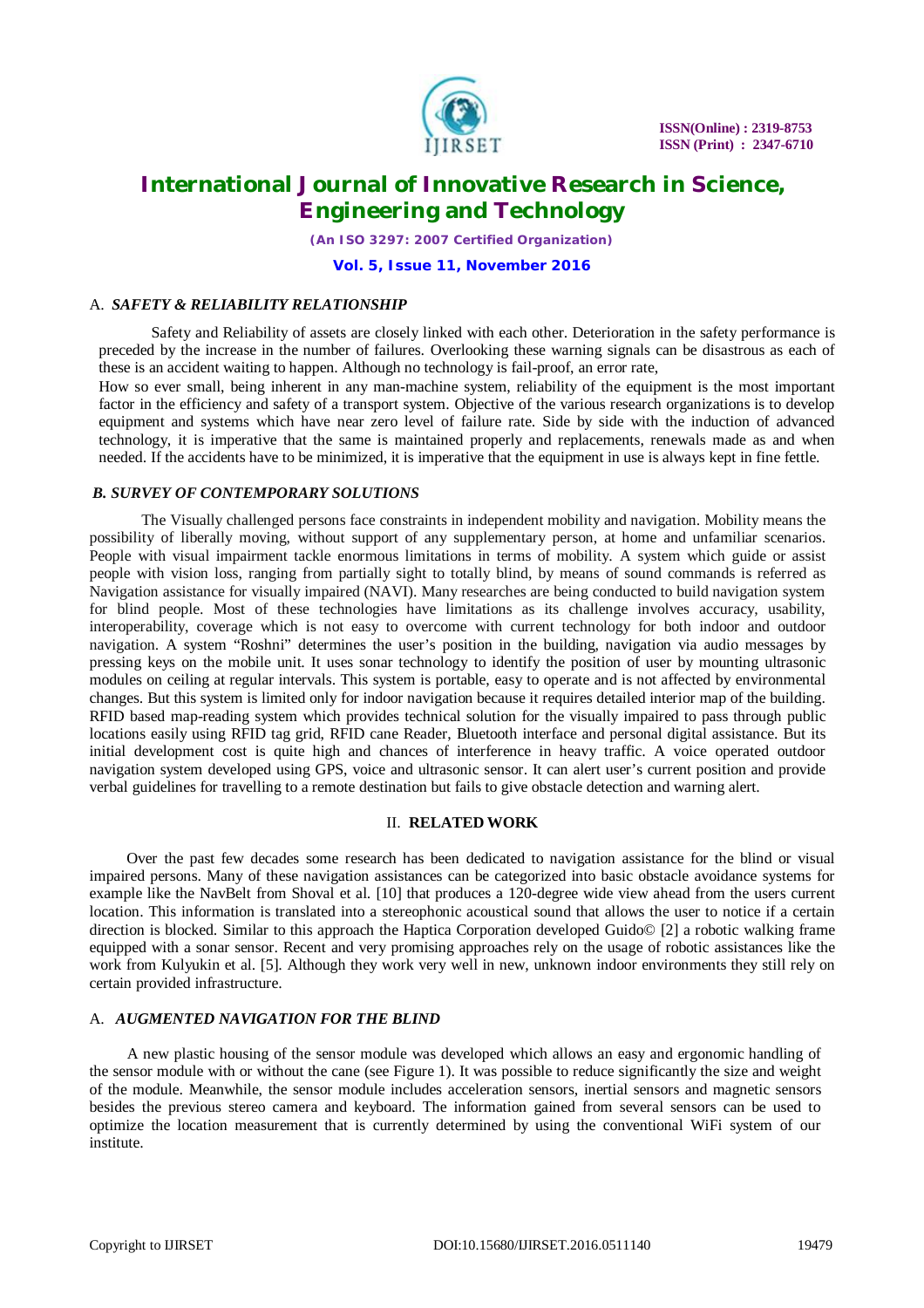

*(An ISO 3297: 2007 Certified Organization)*

**Vol. 5, Issue 11, November 2016**

### *B. OVER ALL SYSTEM DESCRIPTION*



Fig no 2.1 overall system description

### *C. PROPOSED CONCEPT*



Figure shows the proposed block diagram. Guide dogs are being employed to guide visually impaired however it's not adaptable and antagonistic. That's the intention of coming up with robotic dog which can guide those individuals to travel to their endpoint securely. In the proposed system, visually impaired people have to give a voice command of their preferred terminus. Bluetooth transmitter is positioned at the ear of visually impaired individuals. Bluetooth receiver is placed with the Robotic dog. Voice recognition module makes the voice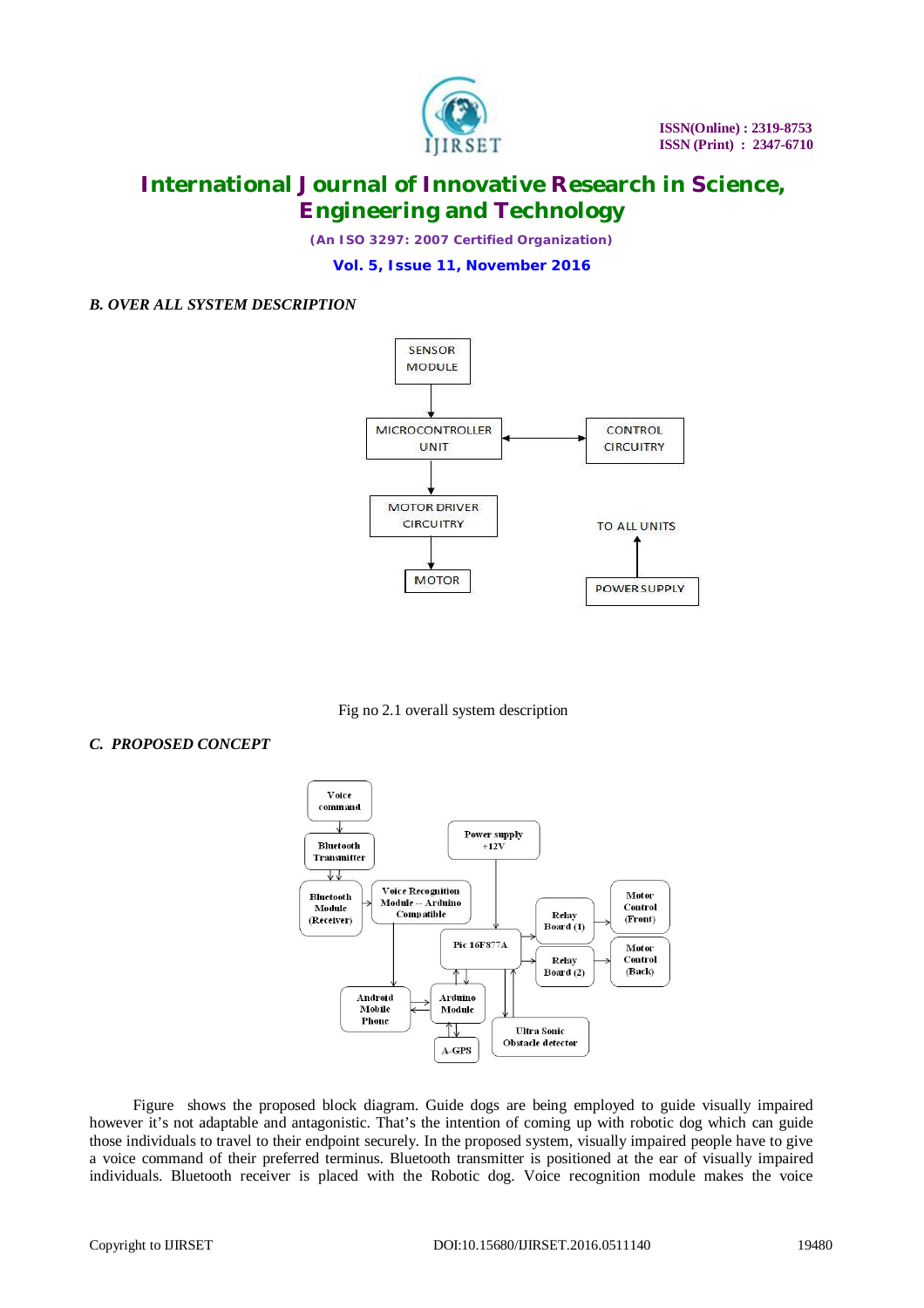

*(An ISO 3297: 2007 Certified Organization)*

### **Vol. 5, Issue 11, November 2016**

command free from noise. Then voice is given to android mobile that consists of offline map information regarding the destination. A-GPS tracks the present location and therefore the suggestion of directions to the target. Then microcontroller processes the input and thereby the wheel starts to work. Ultrasonic obstacle sensor detects obstacles and so the wheel stops functioning and it changes its suitable direction.

#### **III. SYSTEM IMPLEMENTATION**

Sensors continuously senses for the presence of obstacles around their operating angle. If the ultrasonic sensors, detects any obstacles within their range and sends back responses as digital signals. A short 10μs pulse to the trigger input to start ranging is given and the module will send out an 8 cycle burst of ultrasound at 40kHz and raise its echo. Echo is a distance objects that is pulse width and the range in proportion. We can calculate the range through the time interval between sending trigger signal and receiving echo signals. The responses are sent to Arduino board for processing the signals. The board upon receiving the signals from the sensor calculates the distance. 4.3Obstacle Detection When the system finds the obstacle in front of it within the range, it halts the motion by sending signal to the microcontroller.

#### *A. MICROCONTROLLER*

The arduino Uno is a microcontroller board based on the ATmega328 (datasheet). It has 14 digital input/output pins (of which 6 can be used as PWM outputs), 6 analog inputs, a 16 MHz crystal oscillator, a USB connection, a power jack, an ICSP header, and a reset button. It contains everything needed to support the microcontroller; simply connect it to a computer with a USB cable or power it with a AC-to-DC adapter or battery to get started. The Uno differs from all preceding boards in that it does not use the FTDI USB-to-serial driver chip. Instead, it features the Atmega8U2 programmed as a USB-to-serial converter. Revision 2 of the Uno board has a resistor pulling the 8U2 HWB line to ground, making it easier to put into DFU mode.

### B. *MICRO CONTROLLER (16F877A)*

PIC is a family of modified Harvard architecture microcontrollers made by Microchip Technology, derived from the PIC1650 originally developed by General Instrument's Microelectronics Division. The name PIC initially referred to "Peripheral Interface Controller. PIC's are popular with both industrial developers and hobbyists alike due to their low cost, wide availability, large user base, extensive collection of application notes, availability of low cost or free development tools, and serial programming (and re-programming with flash memory) capability. They are also commonly used in educational programming as they often come with the easy to use 'pic logicator' software. A PIC's instructions vary from about 35 instructions for the low-end PICs to over 80 instructions for the high-end PICs. The instruction set includes instructions to perform a variety of operations on registers directly, the accumulator and a literal constant or the accumulator and a register, as well as for conditional execution, and program branching.

#### C. *MEMORY ORGANIZATION*

There are three memory blocks in each of the PIC16F87XA devices. The program memory and data memory have separate buses so that concurrent access can occur and is detailed in this section. The program memory organization is as follows: The PIC16F87XA devices have a 13-bit program counter capable of addressing an 8K word x 14 bit program memory space. The PIC16F876A/877A devices have 8K words x 14 bits of Flash program memory, while PIC16F873A/874A devices have 4K words x 14 bits. Each of the 14 digital pins on the Uno can be used as an input or output, using pin Mode (), digital Write (), and digital Read () functions. They operate at 5 volts. Each pin can provide or receive a maximum of 40 mA and has an internal pull-up resistor (disconnected by default) of 20-50 k Ohms.

#### *D. SMART WALKER*

Easy VR 2.0 is a speech recognition module which recognises the received voice command given by visually impaired people and it is powered at 3.3V – 5V. It is easy to connect it to an Arduino board in two ways. Bridge mode– control process is done by software serial library. Adapter mode– can use the Arduino board as a USB/Serial adapter when the microcontroller in reset. The receiver uses the messages it receives to determine the transit time of each message and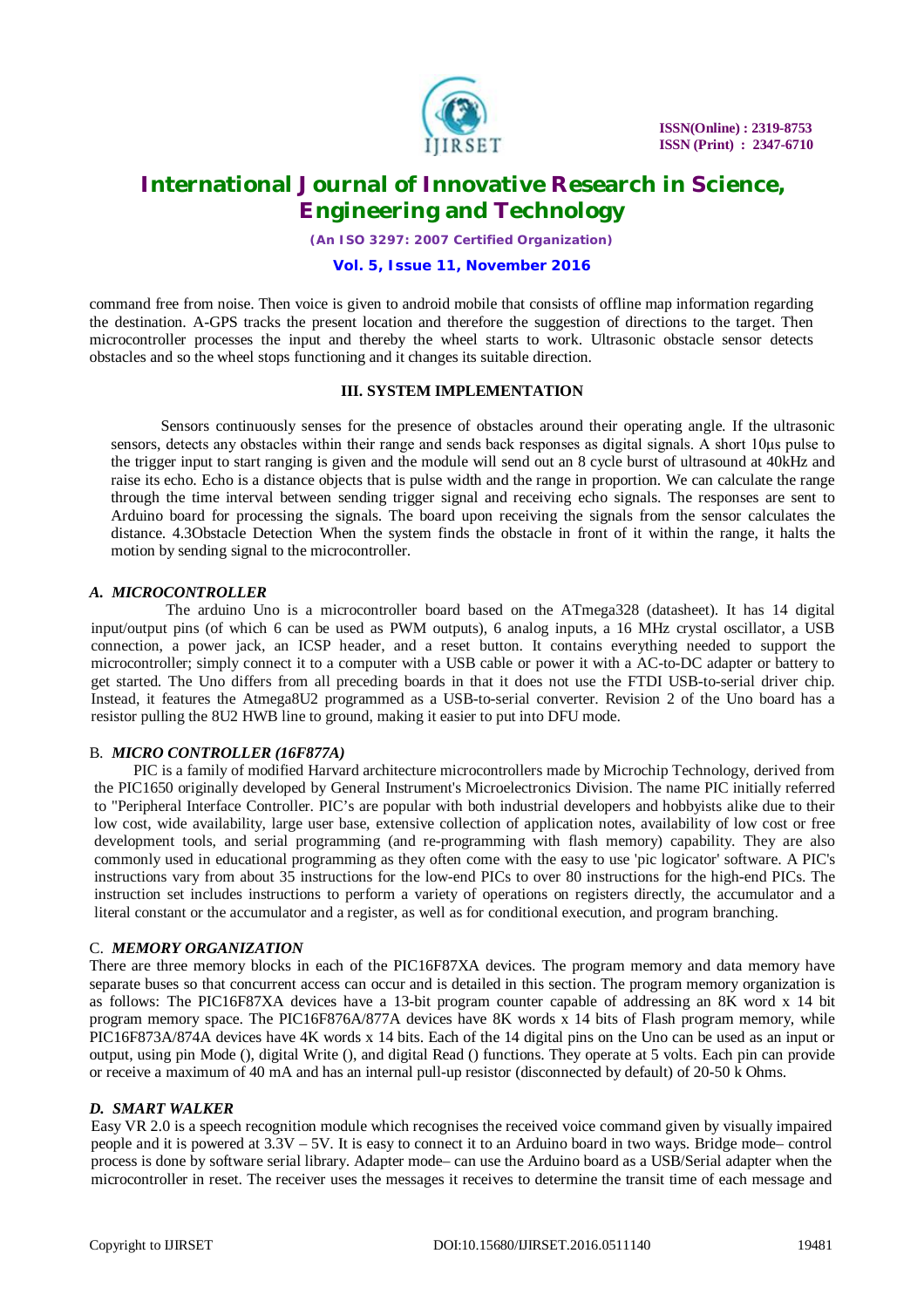

*(An ISO 3297: 2007 Certified Organization)*

**Vol. 5, Issue 11, November 2016**

computes the distance to each satellite using the speed of light. In our design, the purpose of GPS is to find the exact location of the fault.



Fig no 3.1 smart walker

The smart walker, a modular system composed of a standalone processing unit and an off-the-shelf walker. The processing unit includes two laser scanners and the required computing capabilities. The lower laser scanner is fixed and used for ego motion estimation. A servo motor tilts the upper scanner continuously up and down to acquire a threedimensional Our system consists of a standard off-the-shelf walker, retrofitted with sensors and data-processing capabilities. The sensing and processing unit is built in a modular fashion, such that it can be easily mounted on different walker brands. The system additionally includes a vibration belt comprising five vibrating motors, which provide haptic feedback to the user. An image of the smart walker is shown in Figure 1, while Figure depicts the vibration belt.

### *E. ULTRASONIC SENSORS*

Ultrasonic sensors (also known as transceivers when they both send and receive, but more generally called transducers) work on a principle similar to radar or sonar, which evaluate attributes of a target by interpreting the echoes from radio or sound waves respectively. Active ultrasonic sensors generate high frequency sound waves and evaluate the echo which is received back by the sensor, measuring the time interval between sending the signal and receiving the echo to determine the distance to an object. Passive ultrasonic sensors are basically microphones that detect ultrasonic noise that is present under certain conditions.

An ultrasonic transducer is a device that converts energy into ultrasound, or sound waves above the normal range of human hearing. While technically a dog whistle is an ultrasonic transducer that converts mechanical energy in the form of air pressure into ultrasonic sound waves, the term is more apt to be used to refer to piezoelectric transducers or capacitive transducers that convert electrical energy into sound. Piezoelectric crystals have the property of changing size when a voltage is applied; applying an alternating current (AC) across them causes them to oscillate at very high frequencies, thus producing very high frequency sound waves. The location at which a transducer focuses the sound can be determined by the active transducer area and outline, the ultrasound rate, and the sound velocity of the propagation medium. Since piezoelectric crystals generate a voltage when force is functional to them, the similar mineral can be used as an ultrasonic sensor. Various structures use separate transmitter and receiver components while others combine both in a single piezoelectric transceiver.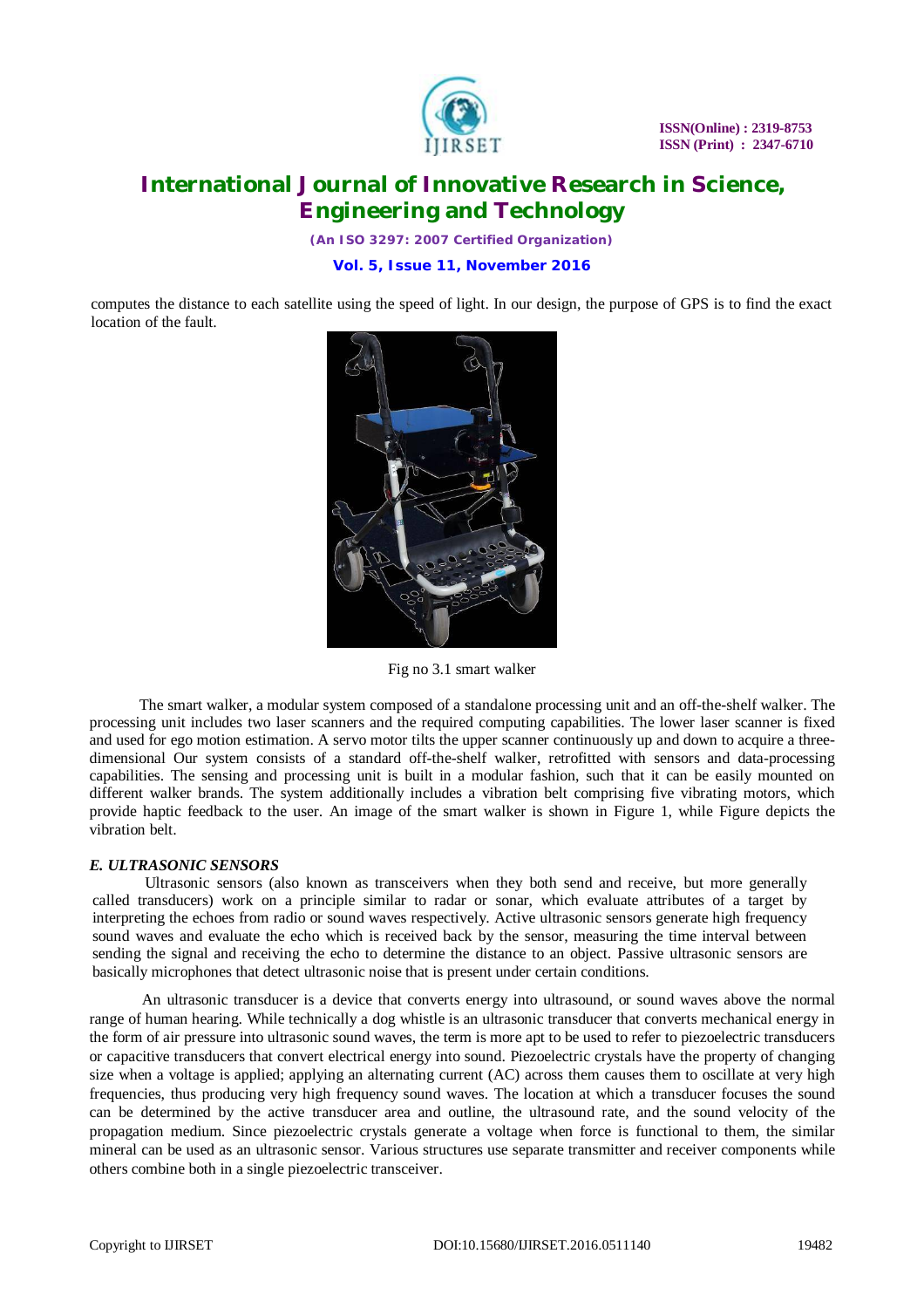

*(An ISO 3297: 2007 Certified Organization)*

#### **Vol. 5, Issue 11, November 2016**

#### *F. RF TRANSMITTER / RECEIVER*

The RF module, as the name suggests, operates at Radio Frequency. The corresponding frequency range varies between 30 kHz & 300 GHz. In this RF system, the digital data is represented as variations in the amplitude of carrier wave. This kind of modulation is known as Amplitude Shift Keying (ASK). Transmission through RF is better than IR (infrared) because of many reasons. Firstly, signals through RF can travel through larger distances making it suitable for long range applications. Also, while IR mostly operates in line-of-sight mode, RF signs an obstruction between transmitter & receiver. Next, RF transmission is more strong and reliable than IR transmission. RF communication uses a specific frequency unlike IR signals which are affected by other IR emitting sources.





### *G. MOTORS*

To control the motor we need a motor driver as the current drawn by the motor is large to be provided from the microcontroller. Thus a motor driver IC L298N is mounted on the shield. This IC can control two motors. An H- Bridge setup is needed to provide the sufficient power to the motor. The driver controls the motors through this H Bridge. The motors could be connected to the shield through the screw terminals which are named as MOTOR A and MOTOR B. The screw terminals in between these two motors are the dedicated power source to the motor. The MOTOR A is connected to Pin 6 and 5. The MOTOR B is connected to 10 and 11.



Fig no 3.3 DC gear motor